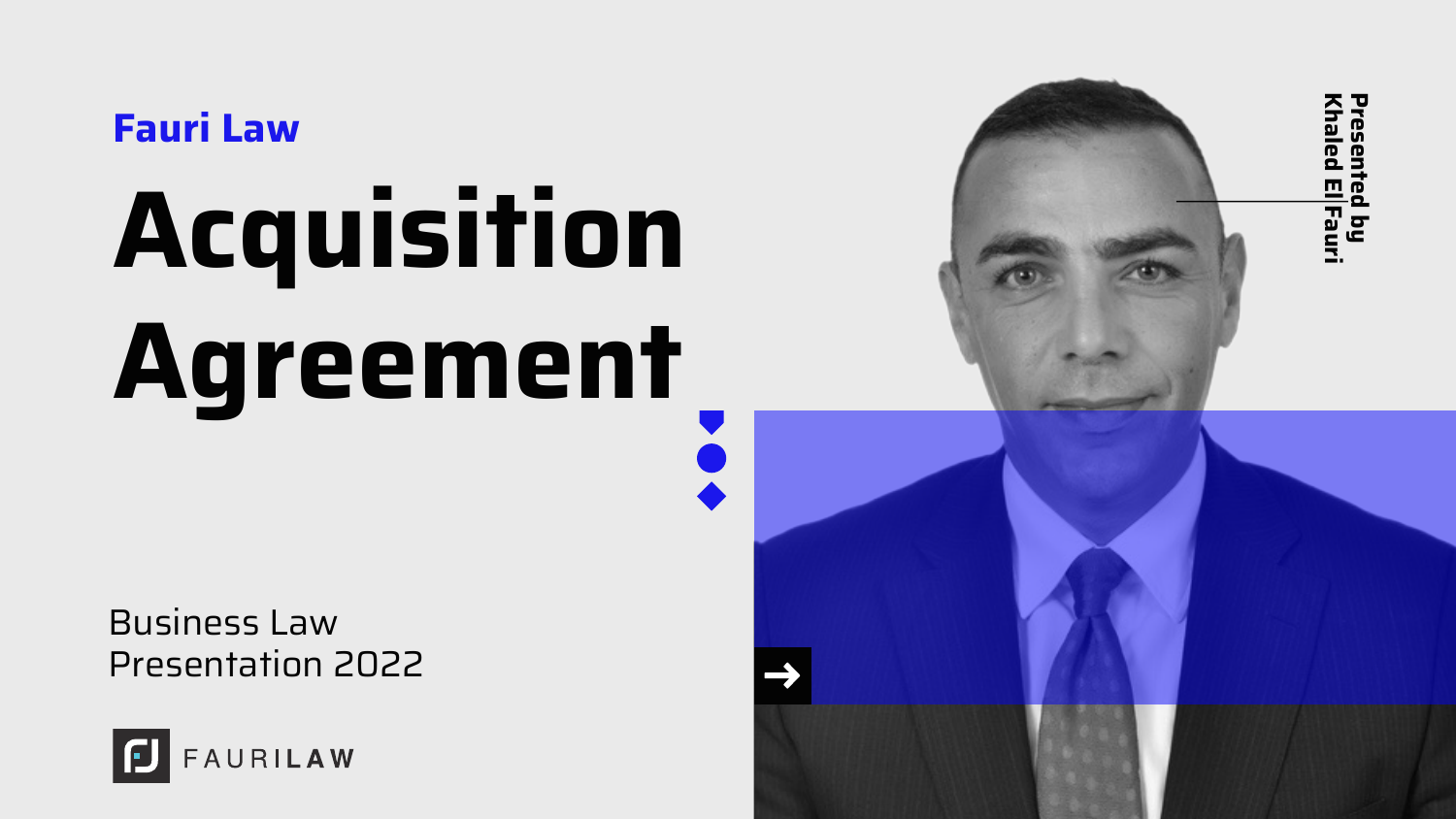### List of Content





#### Types of **Acquisitions**

Asset purchase, share purchase, amalgamation



Basic terms and conditions



Specified Conditions must be met

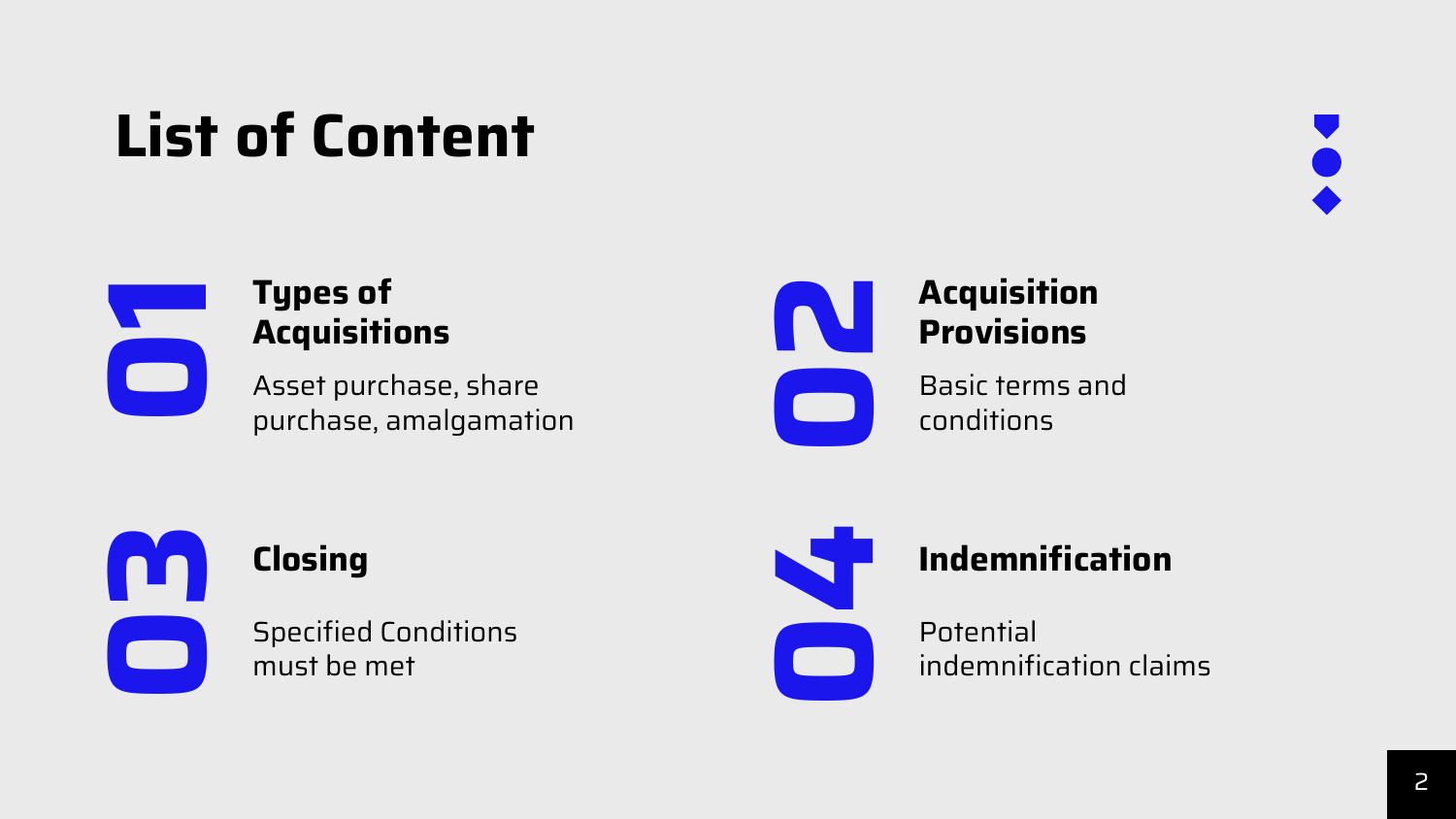

## Basic Forms of **Acquisitions**

Type of Agreements

9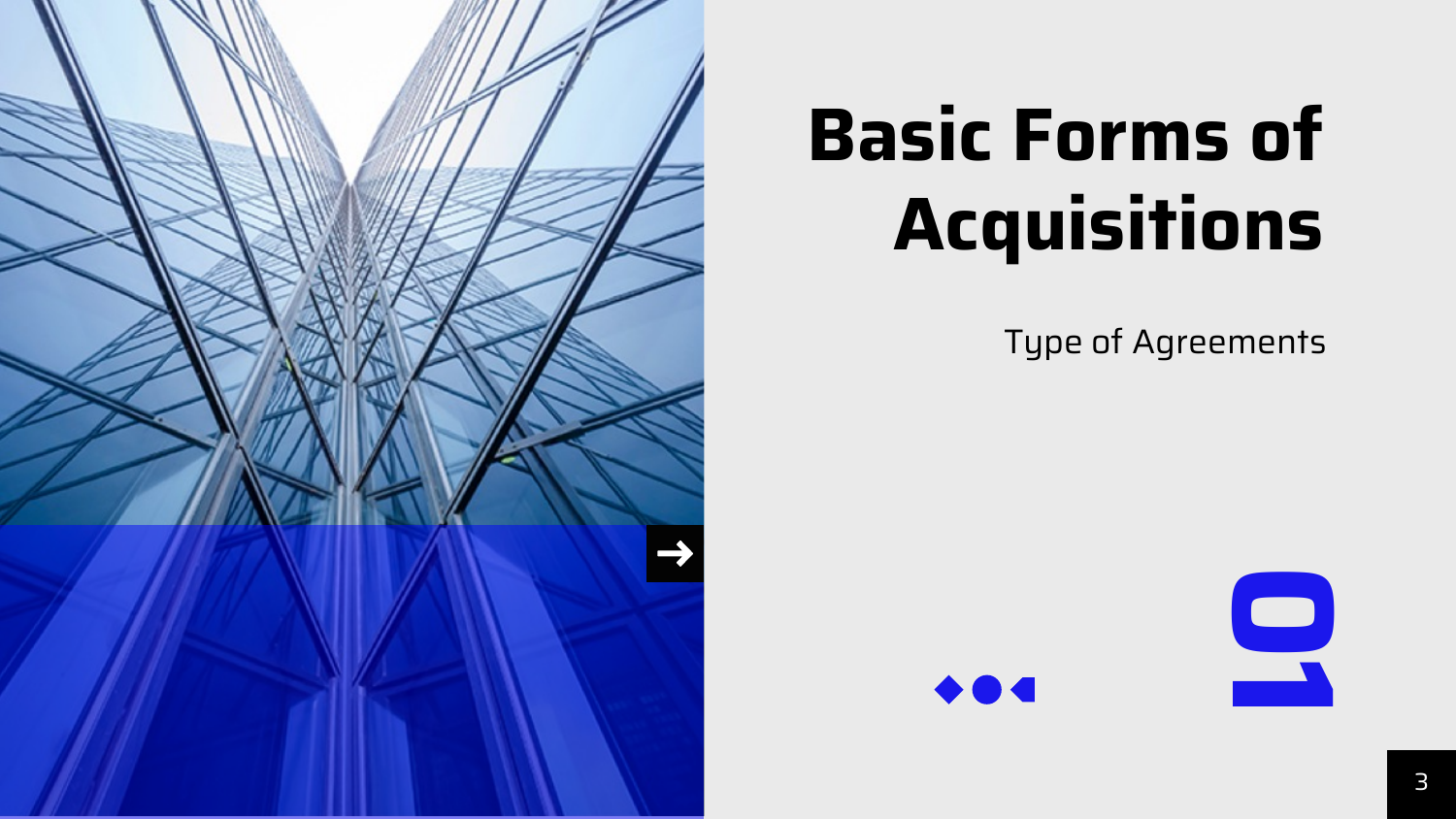### Basic Forms of Acquisitions



|                                           | <b>Description</b>                                                                                                                                                                                                                                                                        | <b>Example</b>                                                                                                                              |
|-------------------------------------------|-------------------------------------------------------------------------------------------------------------------------------------------------------------------------------------------------------------------------------------------------------------------------------------------|---------------------------------------------------------------------------------------------------------------------------------------------|
| <b>Asset Purchase</b><br>Agreement        | In an asset acquisition, the purchaser<br>acquires specific assets and liabilities of<br>the Target. After the deal closes, the<br>buyer and seller maintain their separate<br>corporate identities and the seller<br>retains those assets and liabilities not<br>purchased by the buyer. | This could include equipment, fixtures,<br>furniture, licenses, trade secrets, trade<br>names, accounts payable and receivable,<br>and more |
| <b>Share Purchase</b><br><b>Agreement</b> | Buyer acquires shares of target directly<br>from target's shareholders in exchange<br>for purchase price.                                                                                                                                                                                 | Share purchase Agreement between the<br>buyer and seller shareholder of the target<br>company.                                              |
| Amalgamation<br>(Merger)                  | An amalgamation is a statutory<br>transaction in which two corporations<br>merge into one continuing corporation.                                                                                                                                                                         | A vertical short-form amalgamation<br>A horizontal short-form amalgamation                                                                  |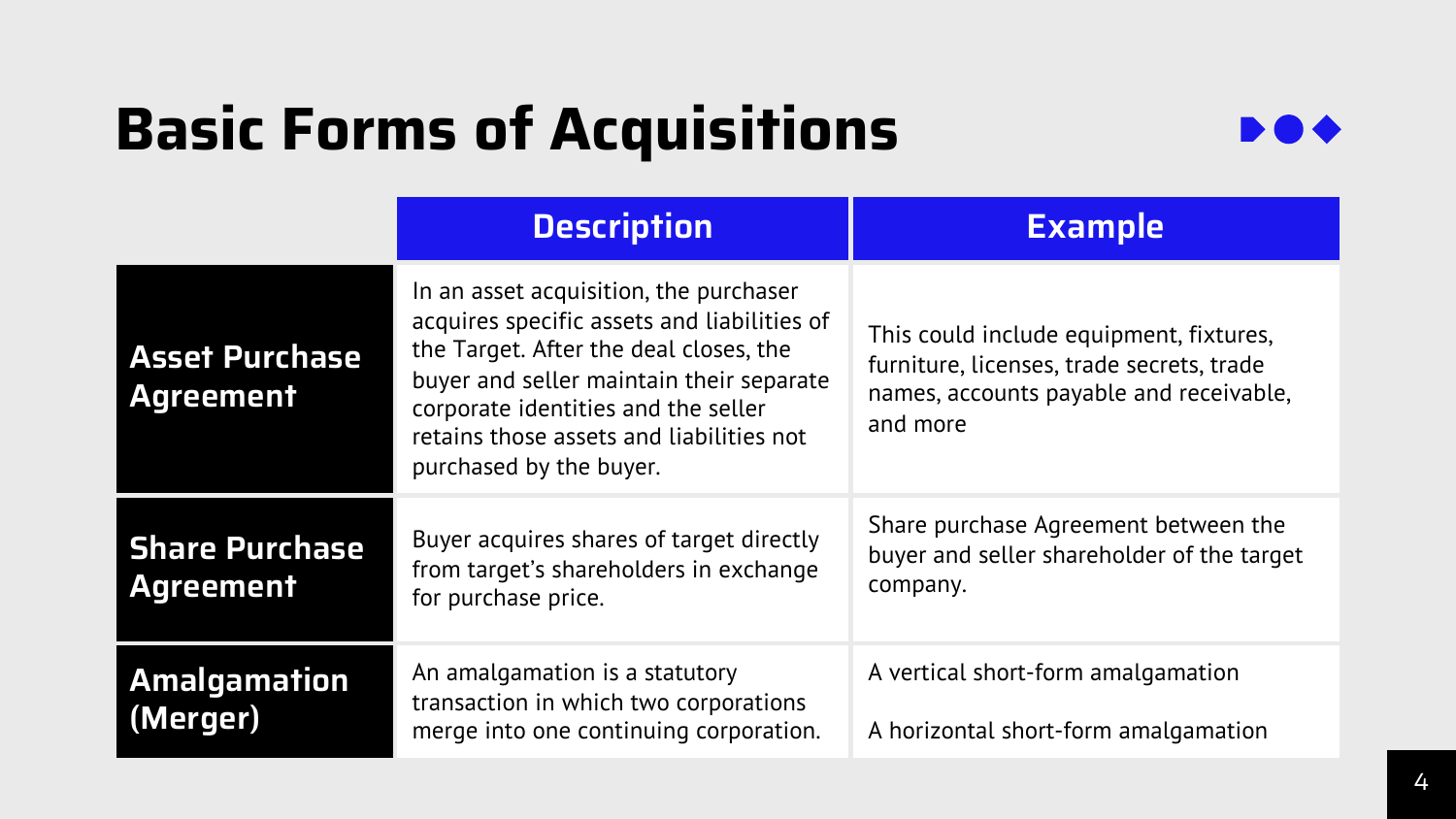### Acquisition Provisions

Basic Terms and Conditions





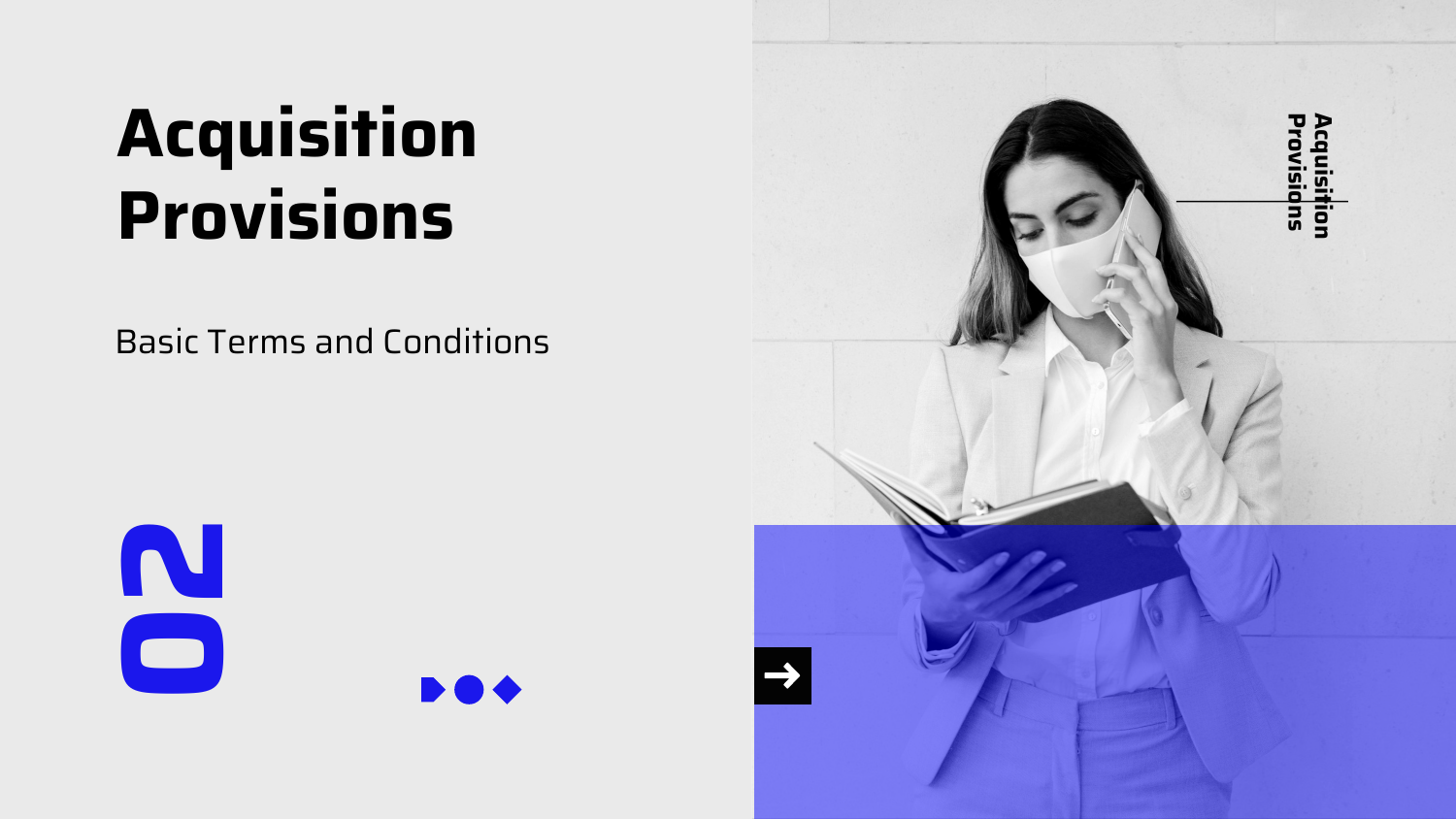### Acquisition Provisions



### Purchase Price

Amount and source of payment

Representation and Warranties

**Disclosures** 

**Covenants** 

Positive and Negative



**Closing Conditions** Specified conditions must be met

Indemnifications

Pay damages

Post Closing

Matters after aquisition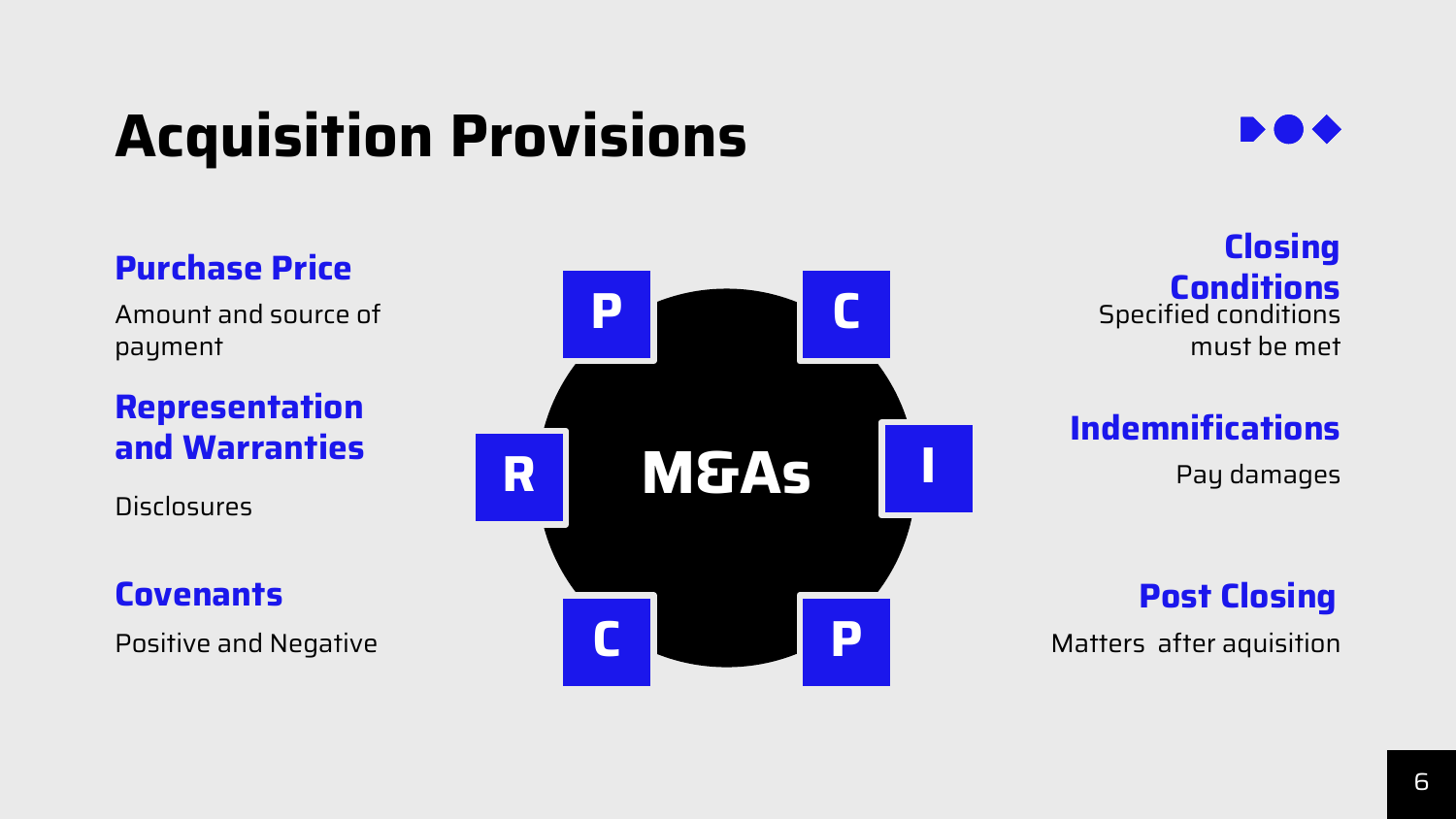### Purchase Price



| <b>Purchase Price</b>                                                                                                                                                                                 | <b>Purchase Price Adjustment</b>                                                                                                                                                                                                                                                                                                                                       |
|-------------------------------------------------------------------------------------------------------------------------------------------------------------------------------------------------------|------------------------------------------------------------------------------------------------------------------------------------------------------------------------------------------------------------------------------------------------------------------------------------------------------------------------------------------------------------------------|
|                                                                                                                                                                                                       |                                                                                                                                                                                                                                                                                                                                                                        |
| $\rightarrow$ Amount of payment<br>$\rightarrow$ Source of payment<br>$\rightarrow$ Working capital or other purchase price<br>adjustment<br>$\rightarrow$ Earn-out, escrow, or holdback arranrgments | $\rightarrow$ Purchase price is agreed to by the parties<br>at the signing of the agreement, but<br>typically adjusted (i) at closing and/or (ii)<br>after closing. These adjustments are<br>intended to take into account changes in<br>the target's business between signing<br>and closing or information about the<br>target that is only available after closing. |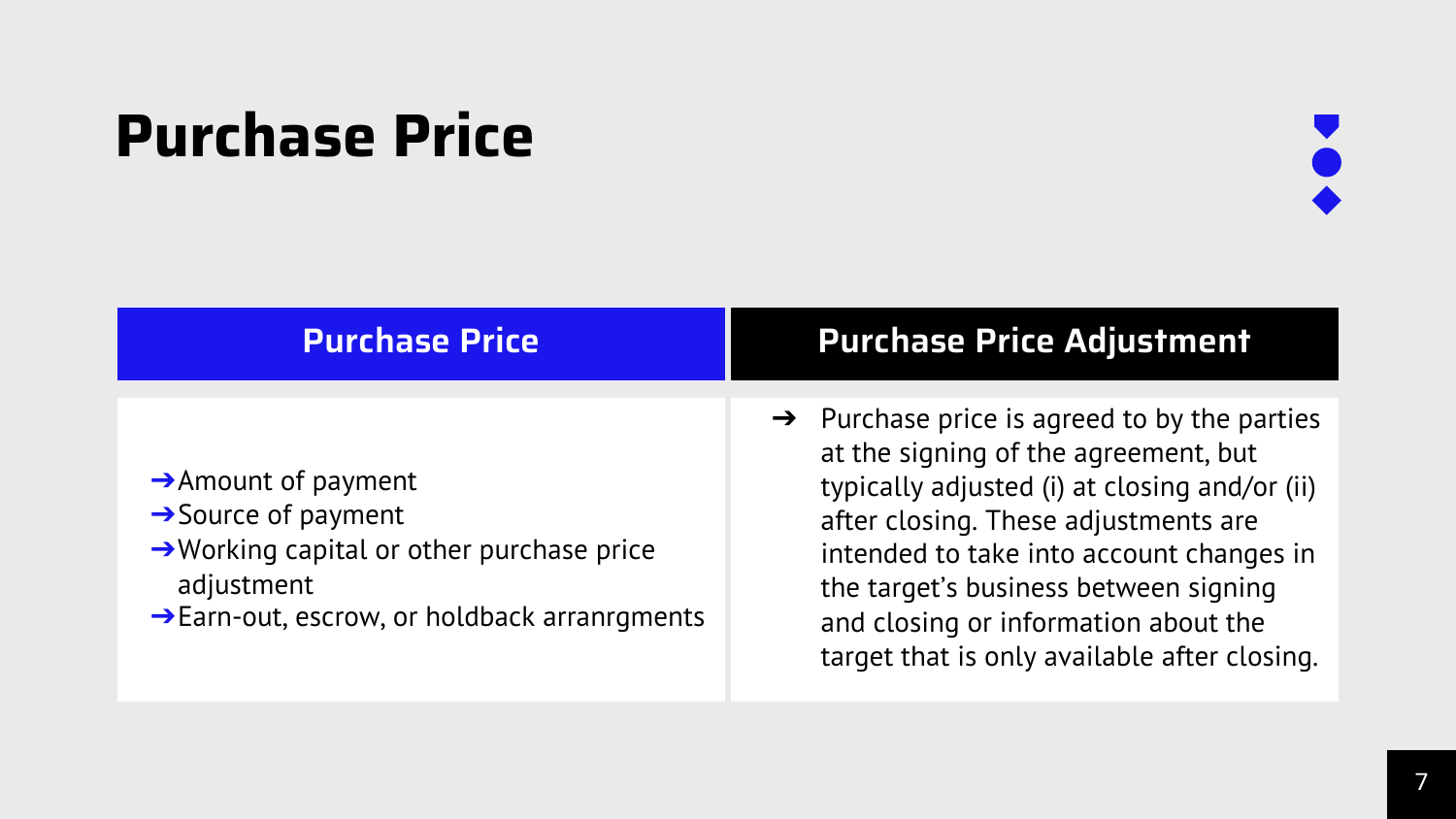### Representation and warranties





Representations are statement of past or existing facts or the presentations are statement of the contraction of the contracts are promises matter.



Reps and warranties are dynamic, they are snap shot of the target



Provide buyer with the right to terminate the agreement if they are inaccurate at the time of closing



Warranties are promises that existing



Serve as a means to acquire information regarding the assets and liabilities of the the target



Allocate risks between the buyer and the seller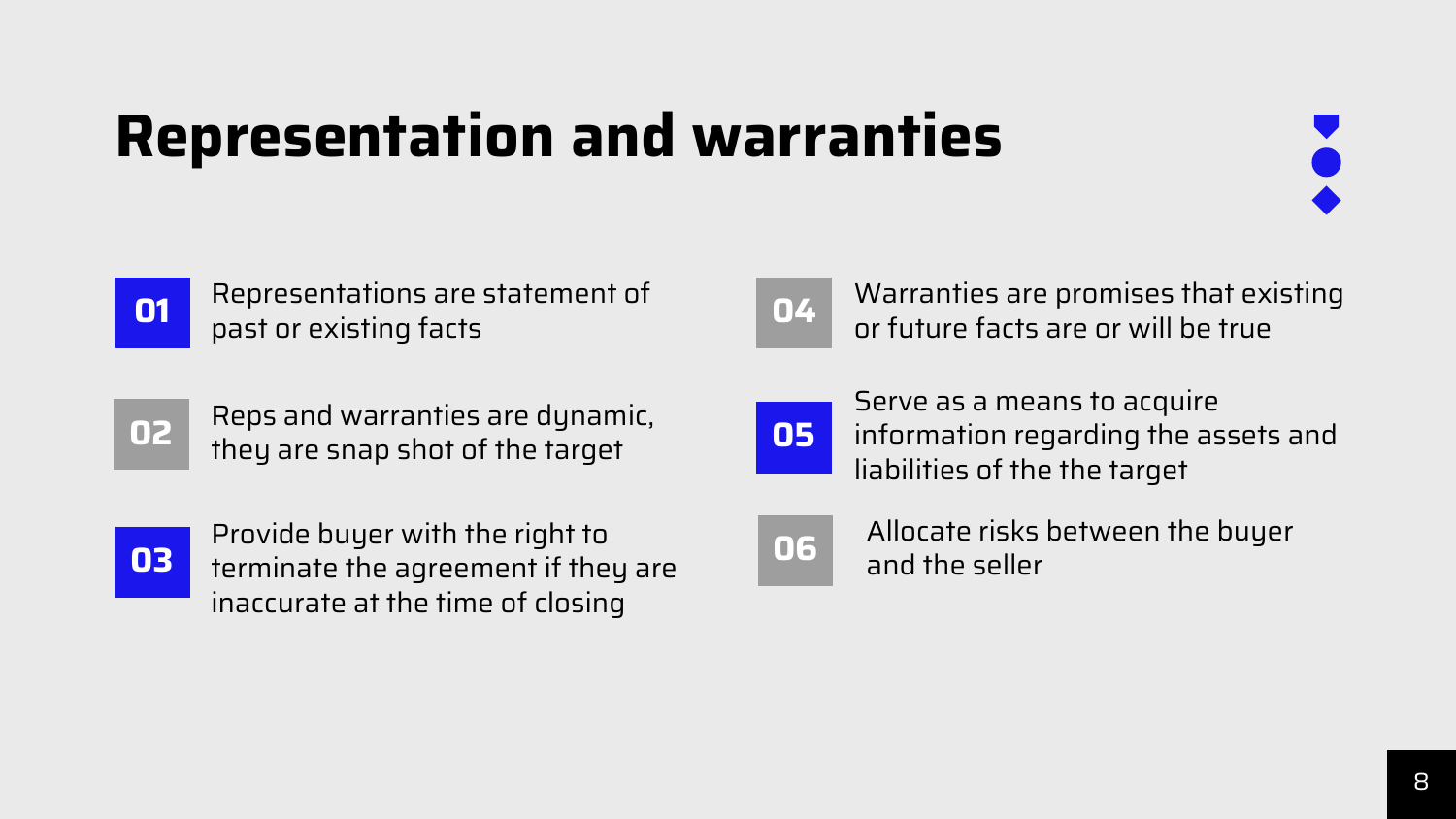# Types of Representations and Warranties

| <b>Transactional</b>                                                                                                 | <b>Operational</b>                                                                                                                       |
|----------------------------------------------------------------------------------------------------------------------|------------------------------------------------------------------------------------------------------------------------------------------|
| $\rightarrow$ Generally made by all parties and cover                                                                | Generally only made by seller and usually<br>relate to target's operations. Heavily<br>negotiated.<br>$\rightarrow$ Financial statements |
| matters such as parties' ability to enter<br>into acquisition agreement and<br>consummate transactions contemplated. | $\rightarrow$ Compliance with the law                                                                                                    |
| Generally not controversial.                                                                                         | Litigation<br>→                                                                                                                          |
|                                                                                                                      | $\rightarrow$ Specialist areas (tax, benefits,<br>environments, etc.)                                                                    |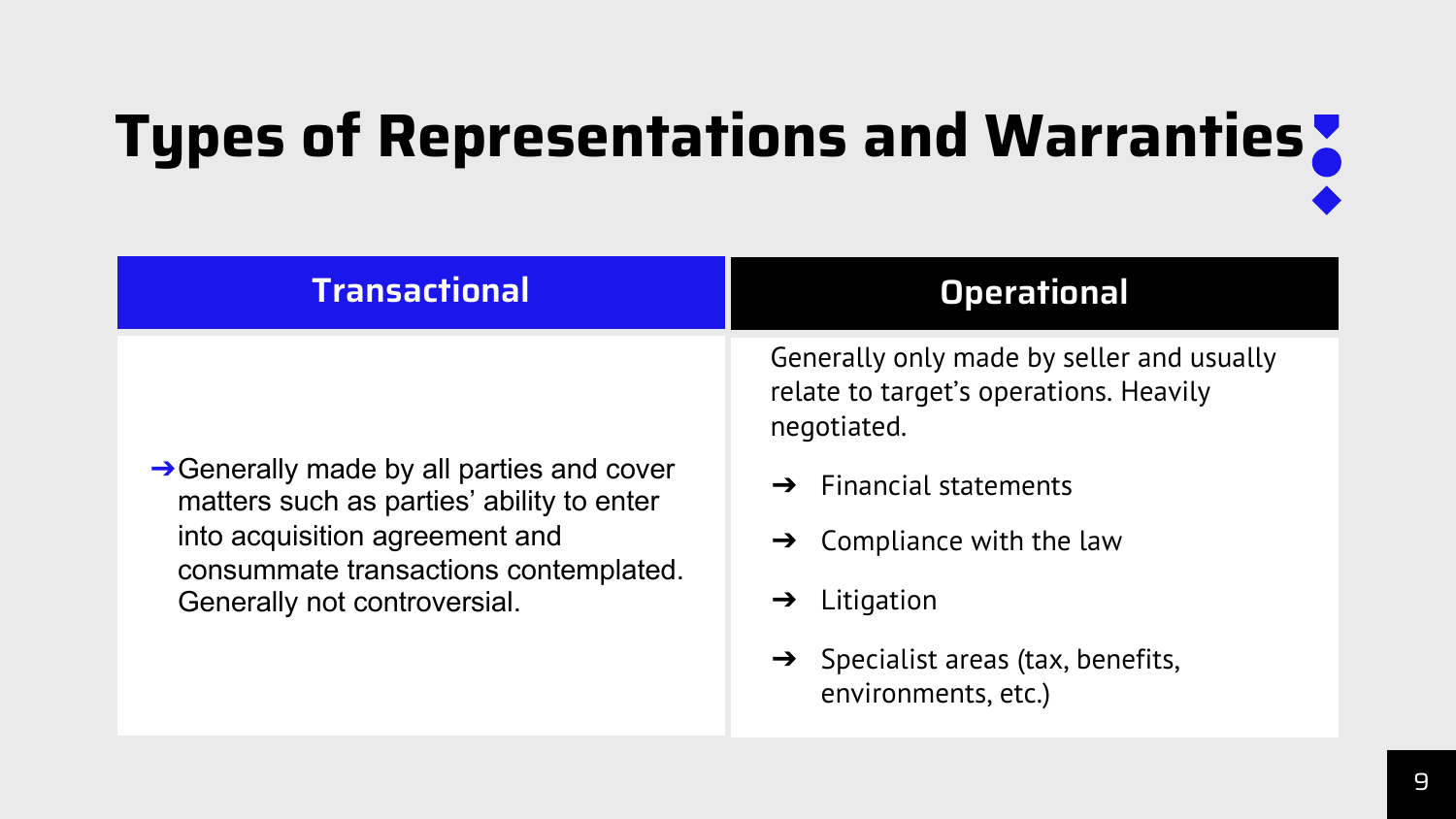### Qualifications of Reps and Warranties

Examples of respresentations without qualifiers:

 $\rightarrow$  The bag is full

Examples of Respresentations with qualifiers:

- ➔ **Acknowledge**: to the Company's knowledge, the bag is full.
- ➔ **Materiality**: the bag is materially full.
- ➔**Time**: since January 1, 2022, the bag has been full.
- → **Disclosure**: except as set forth in schedule <sub>\_\_\_\_</sub>, the bag is full.
- → Hybrid: except as set forth in schedule <sub>\_\_\_\_</sub>, to the Company's knowledge, the bag i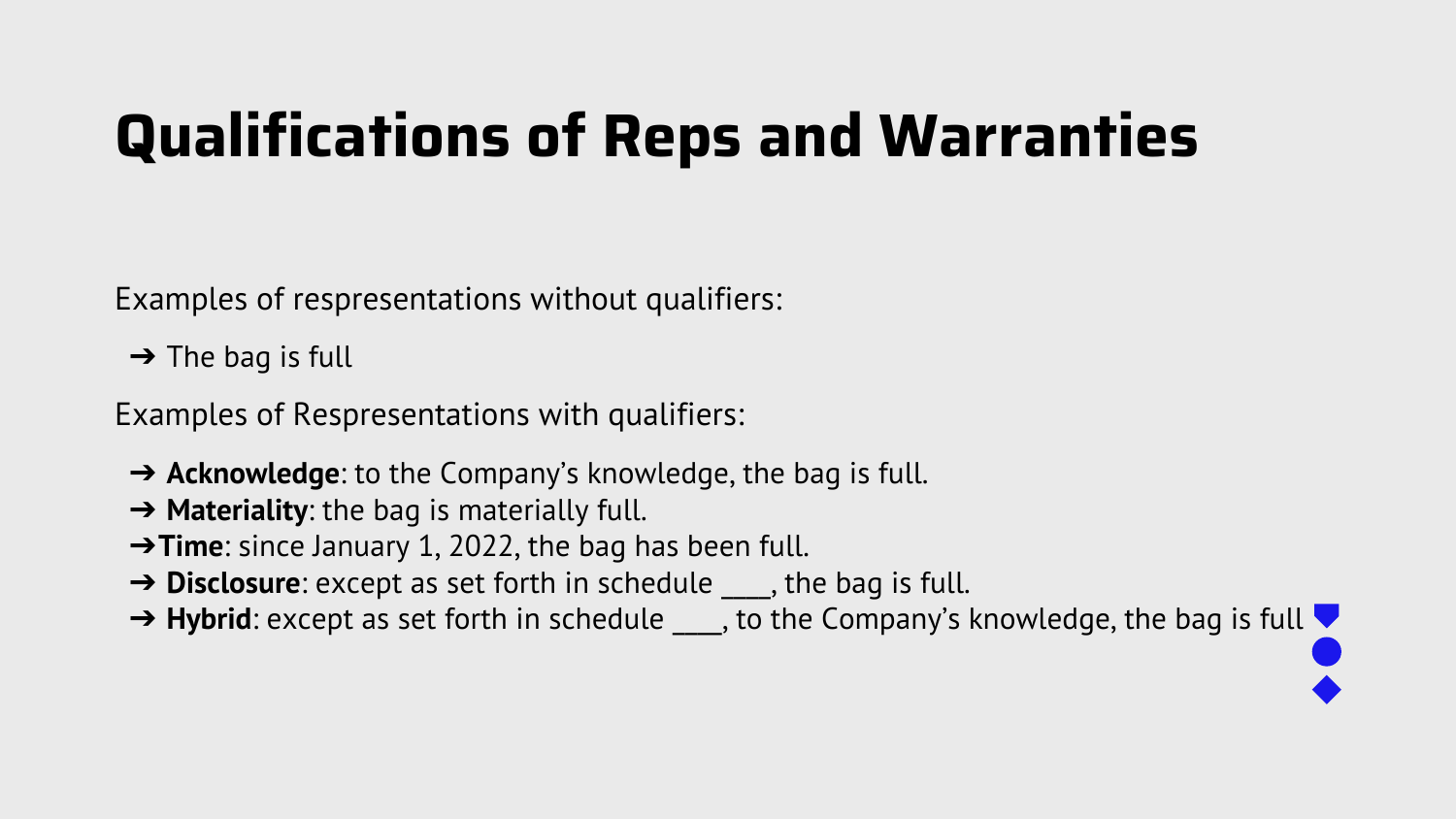### **Covenants**



#### Positive Covenants Negative Covenants

Define what the parties shall do

Define what the parties shall not do

#### Closing Covenants

Pre-closing and Postclosing covenants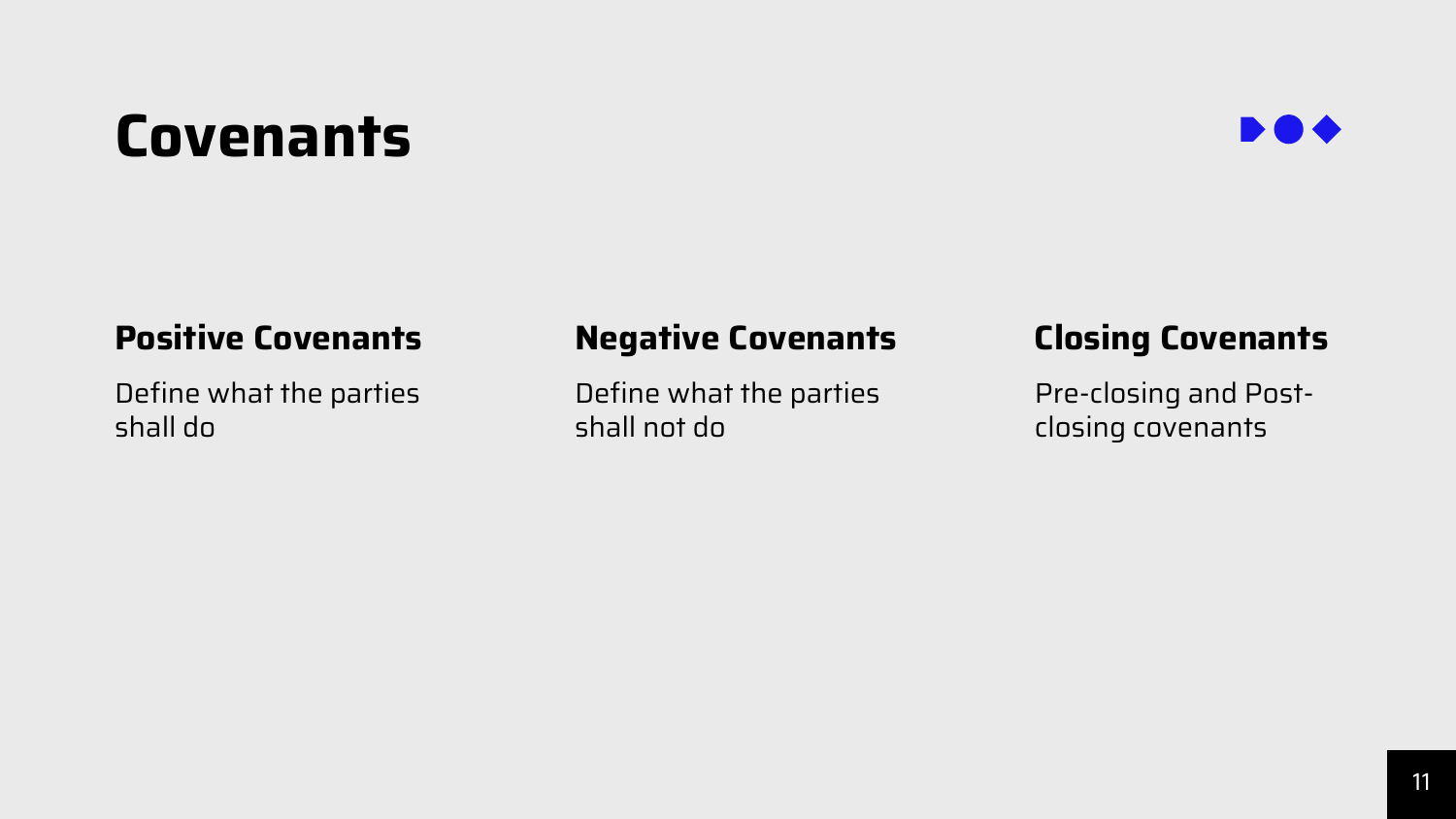### Pre-Closing Covenants

Pre-closing covenants typically apply between signing and closing of the transaction and aim to preserve the target's business and facilitate the closing.

Parties' covenant to satisfy closing conditions:

- **Cooperation on** *Competition Act* **matters.**
- ◆ Buyer to obtain financing.
- ◆ Seller to obtain third-party consents

Seller covenant to operate in ordinary course of business:

- ◆ Preserve business for buyer's benefit.
- Obtain buyer approval for certain actions.

Exclusivity and right of access to target.

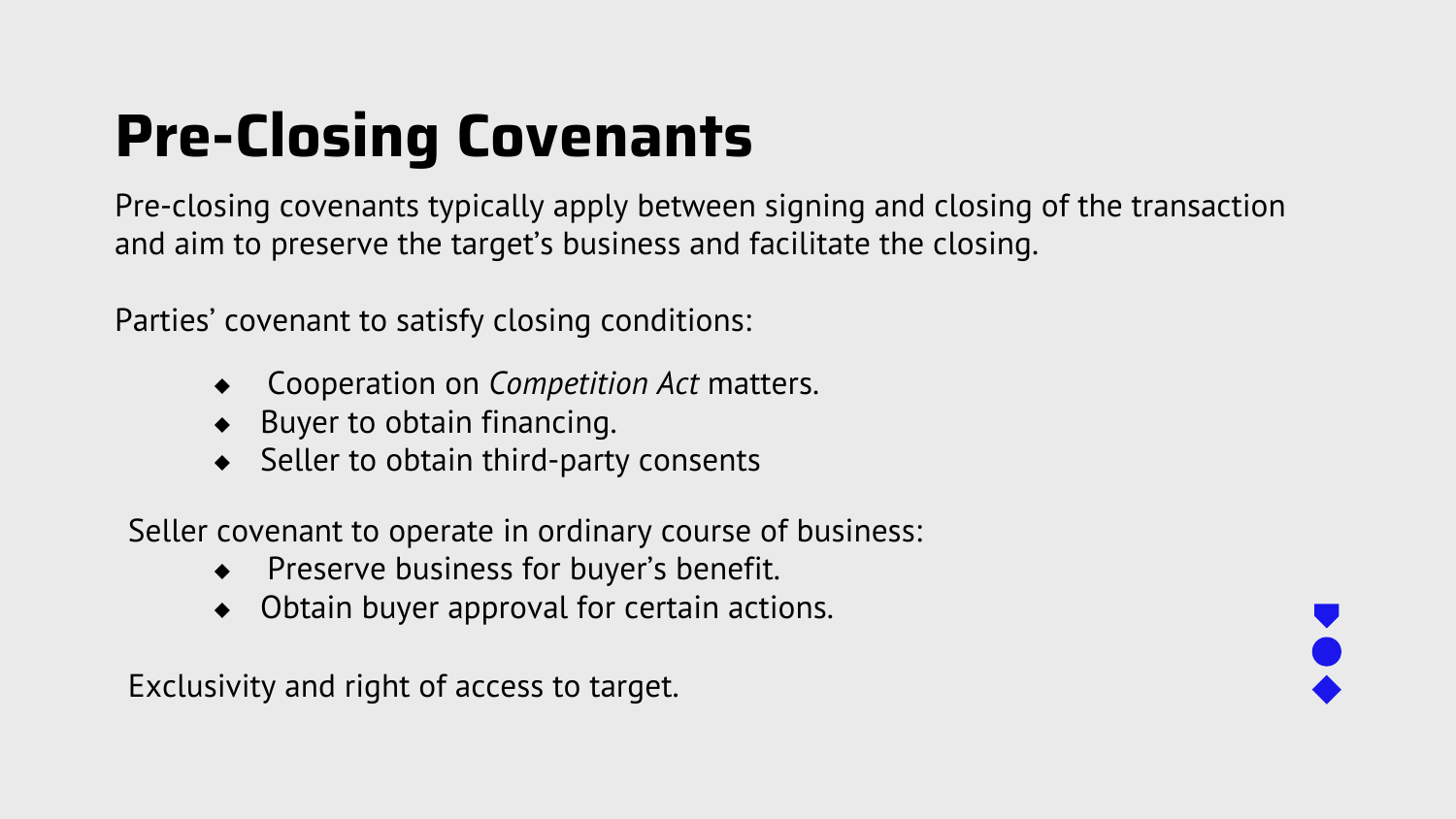### Post-Closing Covenants

- $\rightarrow$  Confidentiality, non-competition and non-solicitation.
- $\rightarrow$  Authorization to act for both parties in certain matters of mutual interest (amended tax return, remediation of environmental problems, for example).
- $\rightarrow$  Employee benefits related matters (preservation of plans).
- $\rightarrow$  Maintenance and access to records.
- → Post-closing service (collection of AR, transition service for a carve-out transaction).

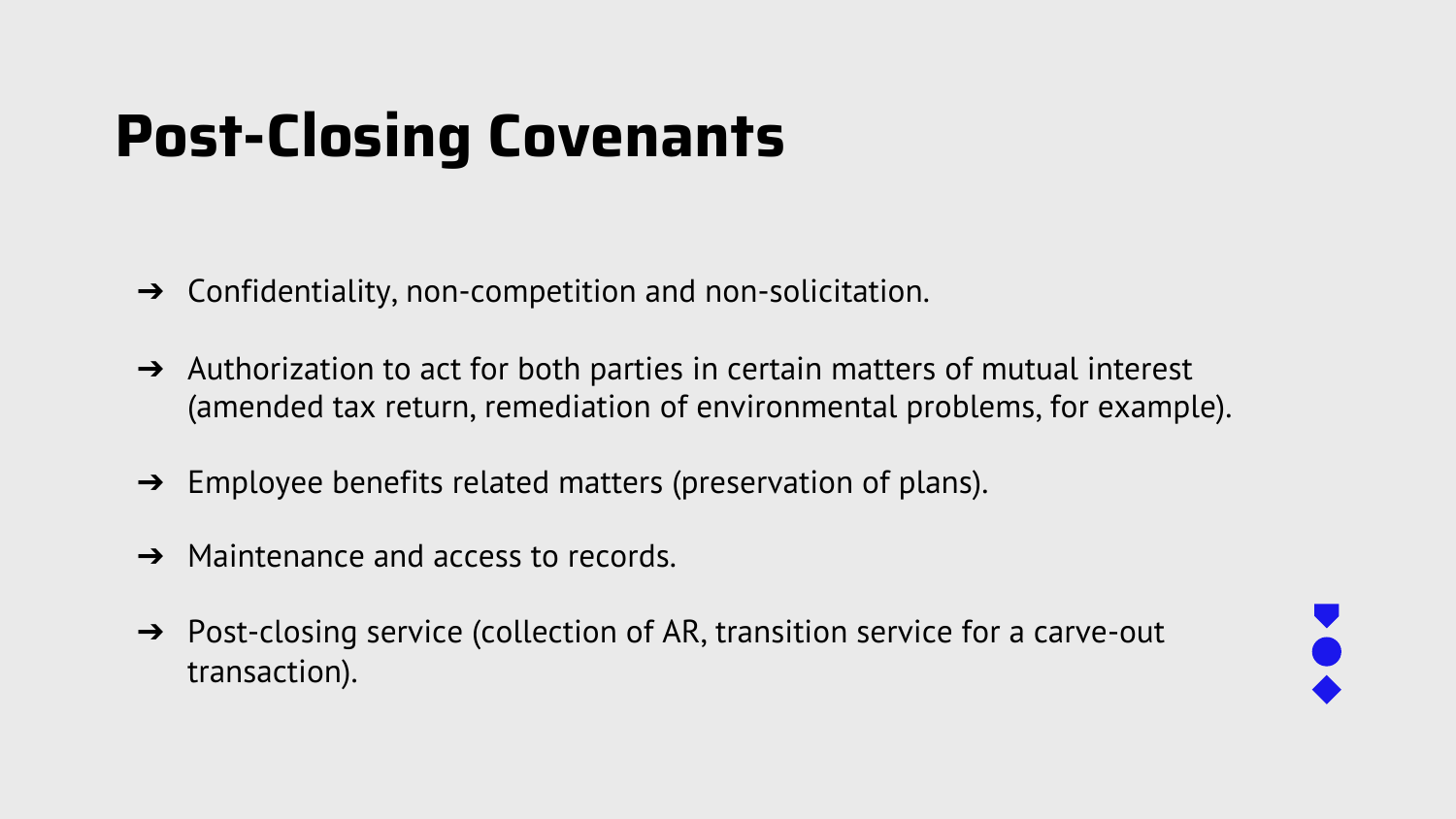

## Closing **Conditions**

Specified conditions must be met

 $\bullet$   $\bullet$   $\bullet$ 

 $\mathbf{S}$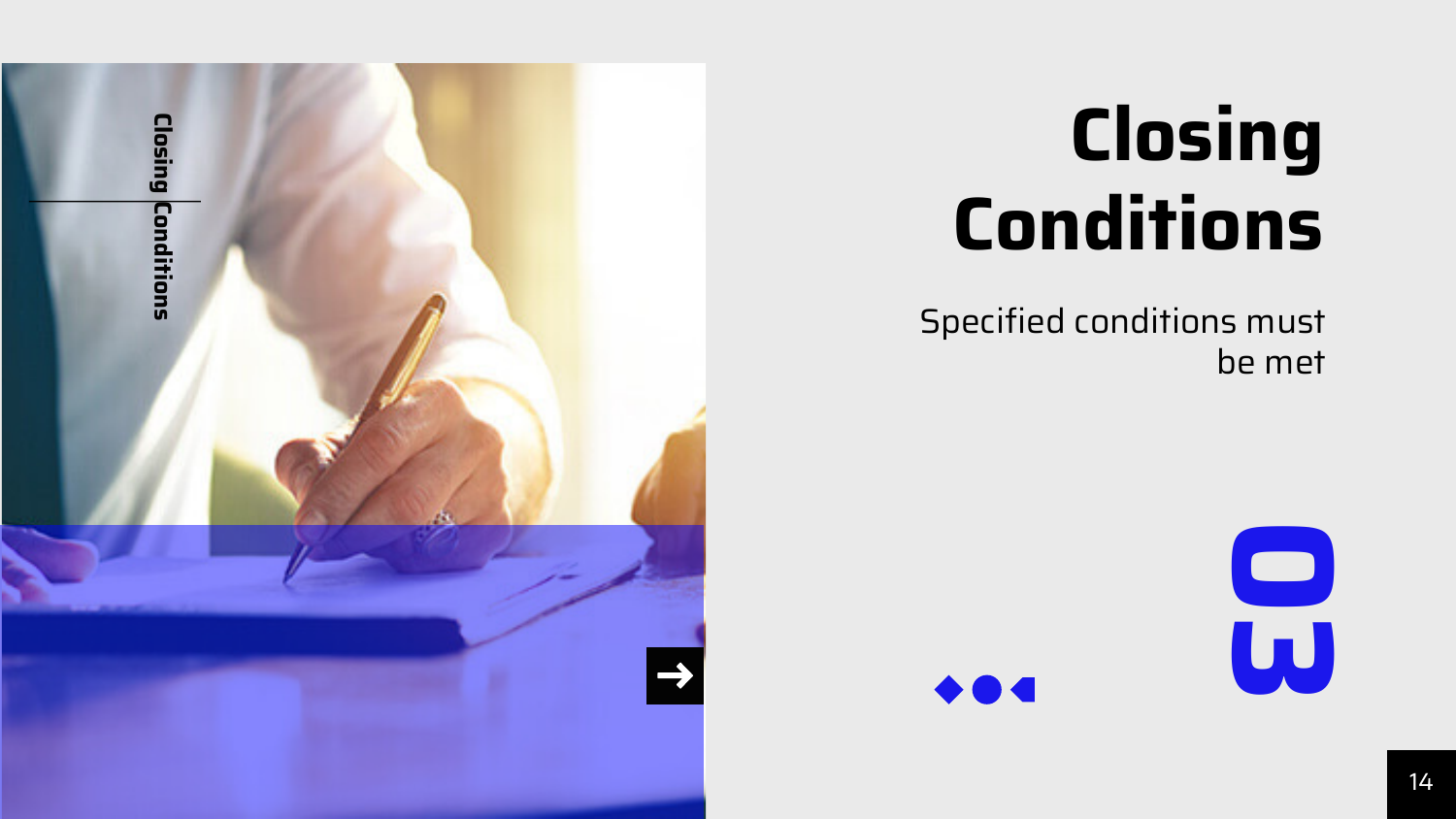### Closing Conditions

Specified conditions must be met in order for the party receiving the benefit of the condition to be obligated to consummate the transaction. If the condition(s) are not met, the party can refuse to close.

- $\rightarrow$  Buyer closing conditions may include:
	- Bring down of representations and warranties.
	- ◆ Compliance with covenants.
	- Third-party consents, including Competition Act.
	- No Material Adverse Change (MAC) or Material Adverse Effect (MAE).
	- Shareholder approval, where required.
	- Financing.

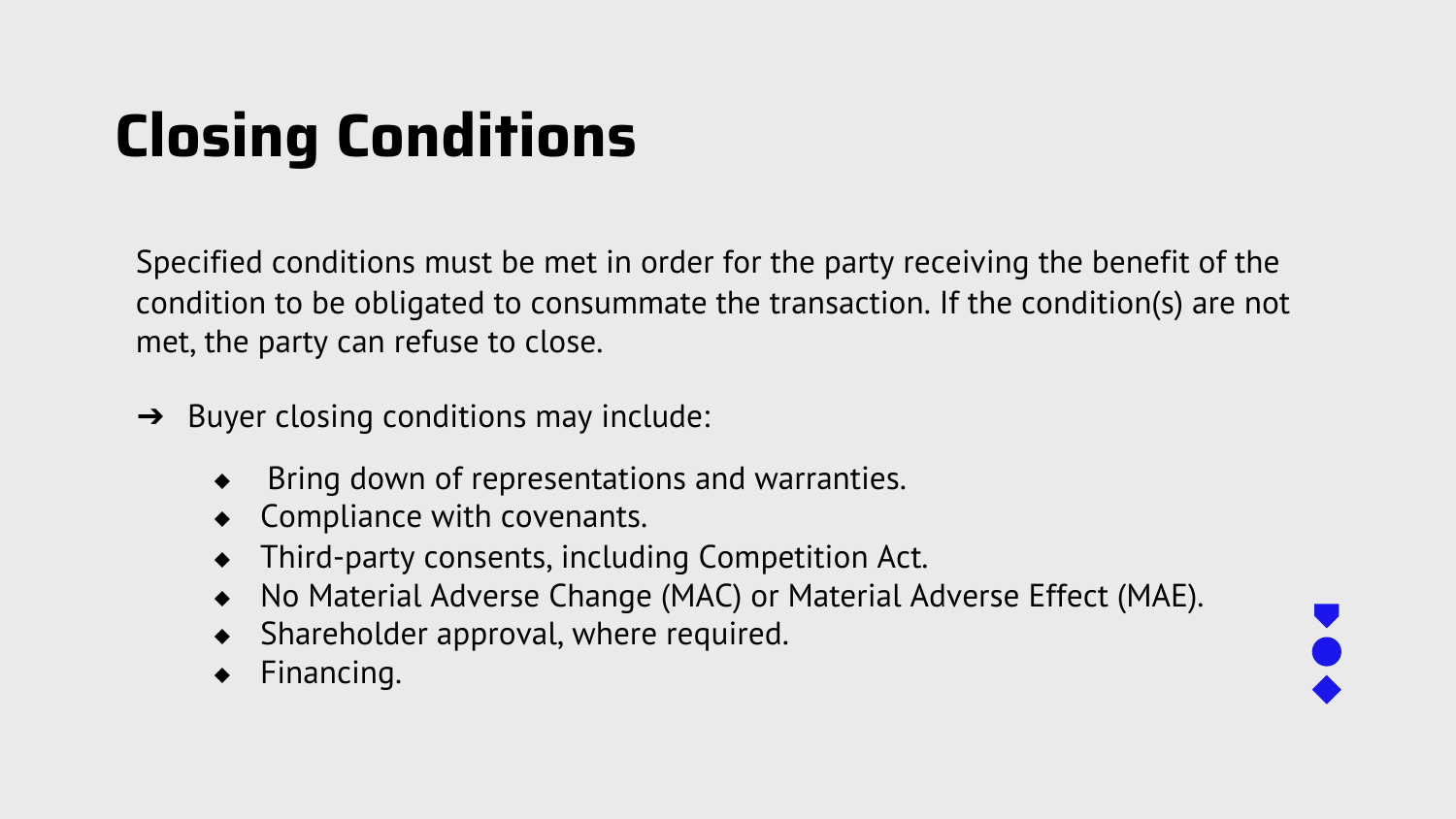### Indemnifications

Potential indemnification claims

Indemnifications Indemnifications



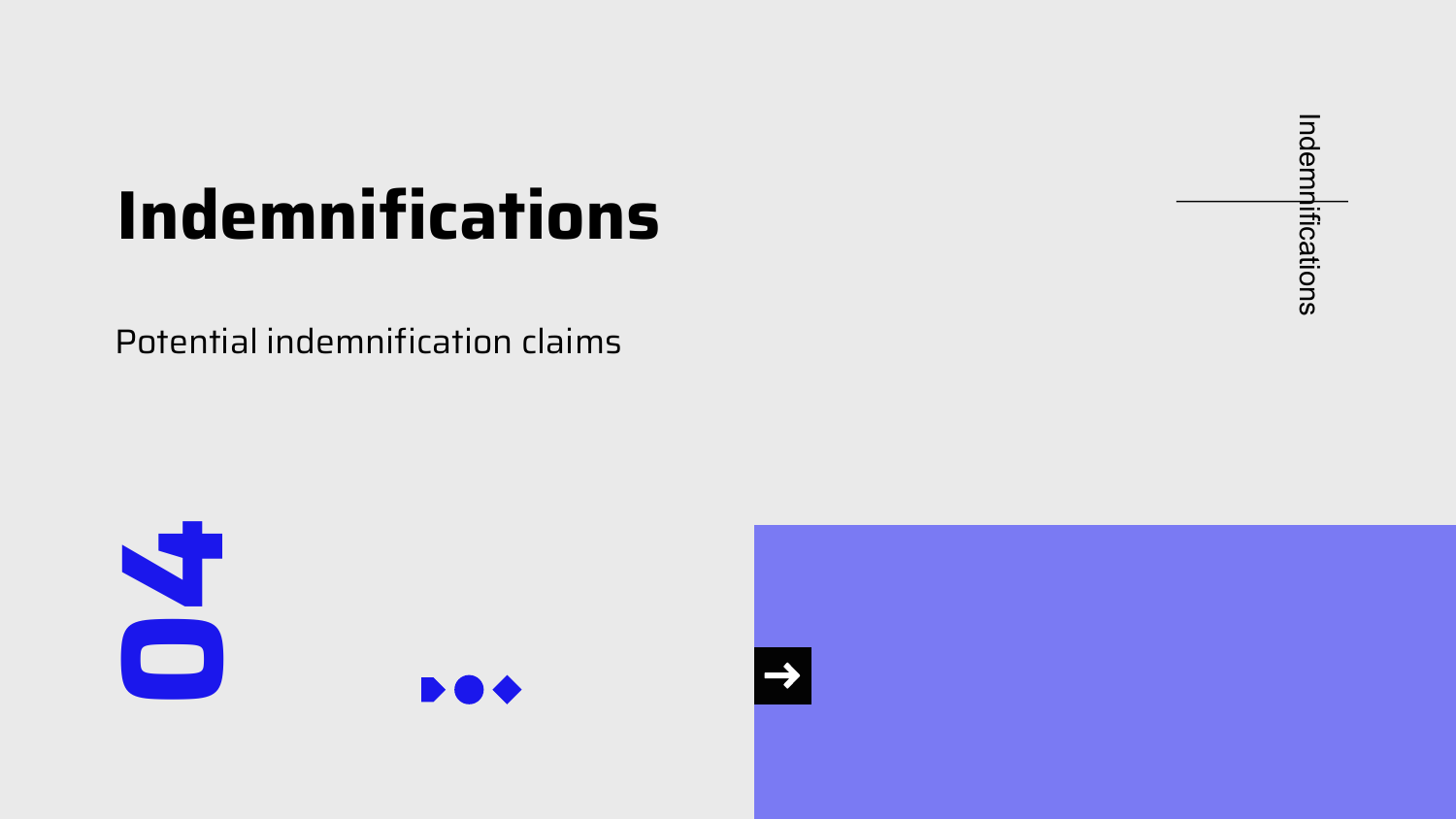### Indemnifications

Indemnification provisions define the recourse parties will have against each other after closing.

Indemnification requires the indemnifying party to pay damages, including legal fees and expenses associated with defending and settling any claim, after closing in the event of a breach of the indemnifying party's representation, warranty, or covenant..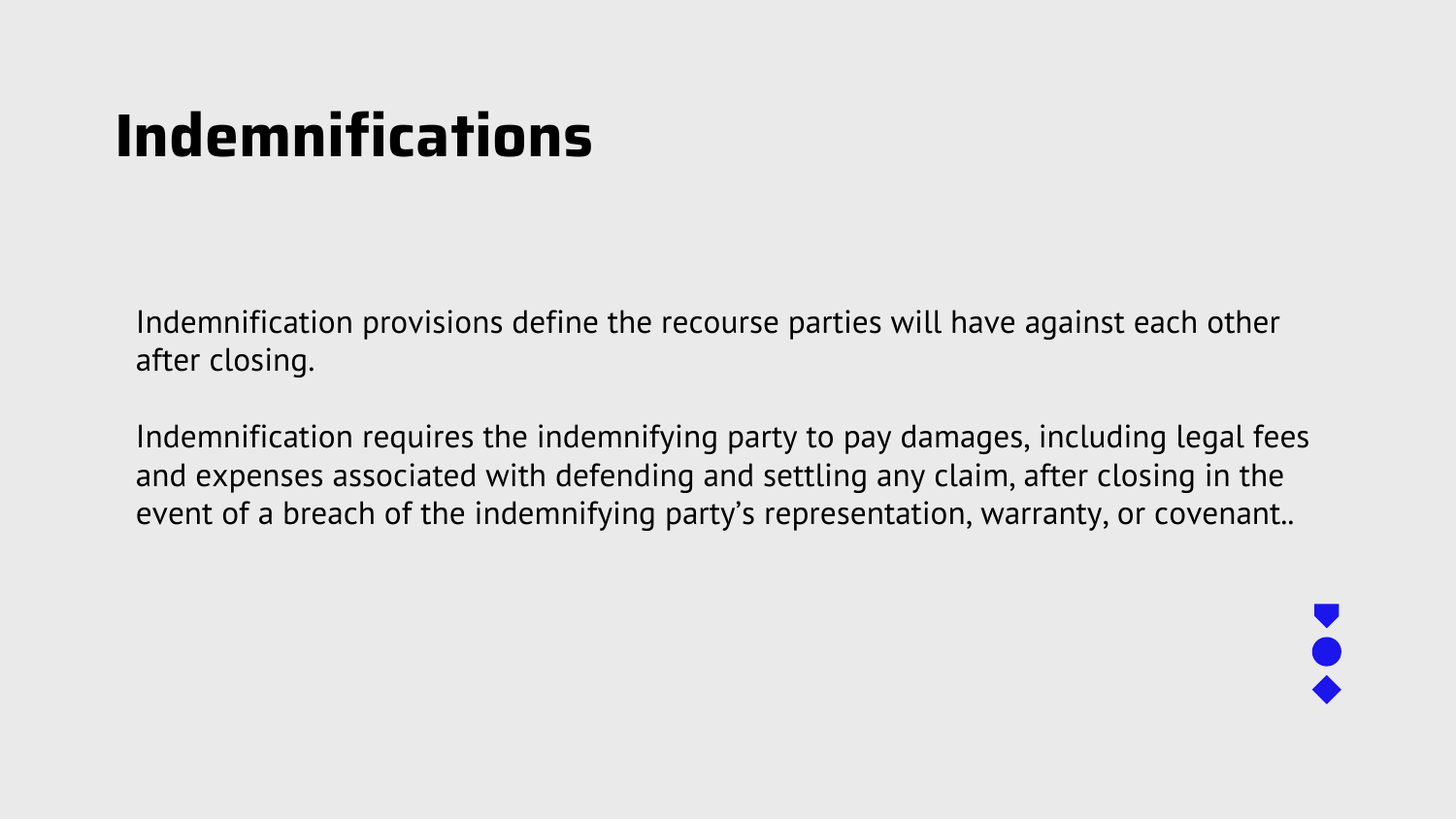### Limitation on Indemnification



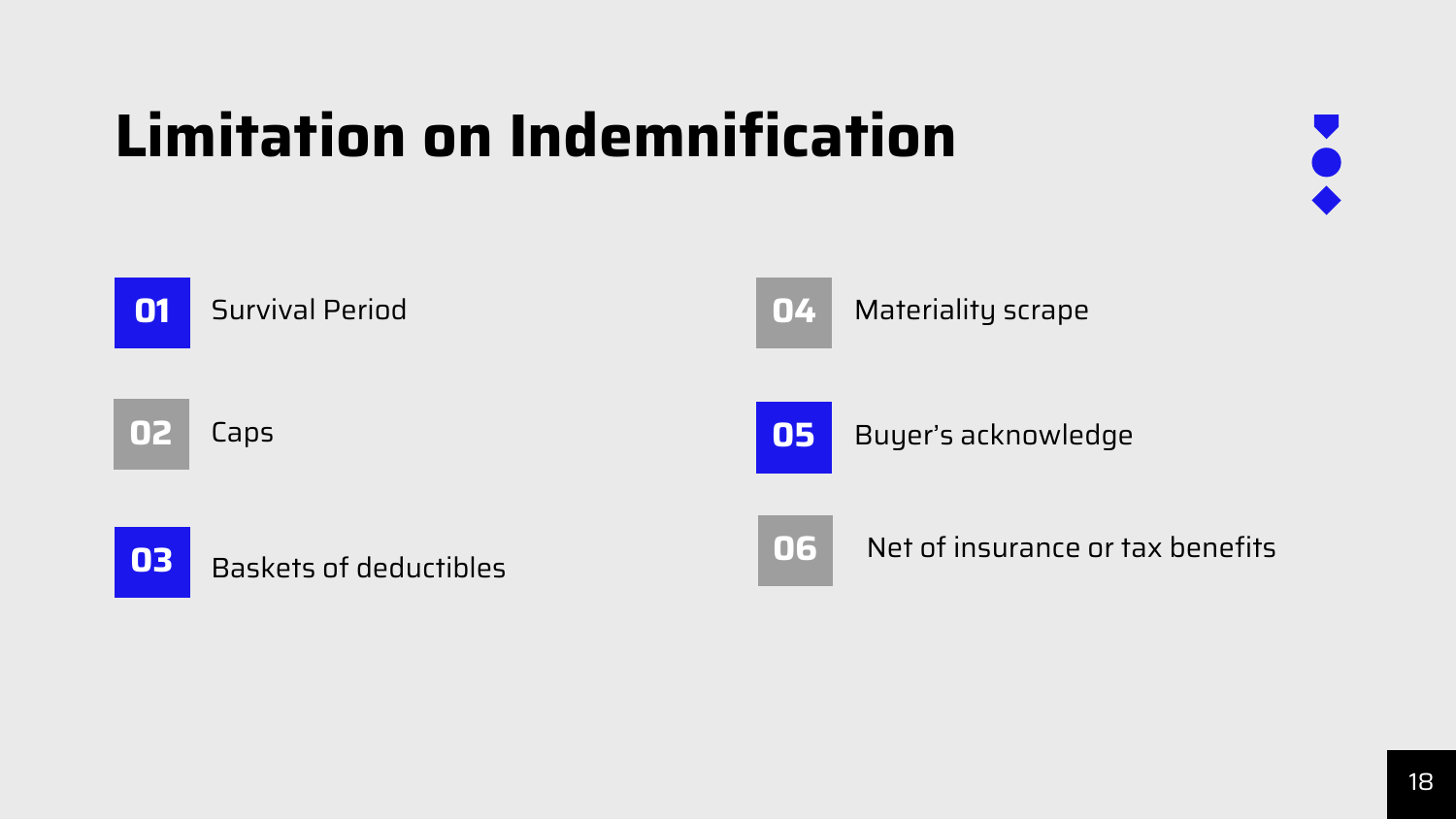

# Thank you !



### Questions ?

Khaled@faurilaw.ca 416 915 4233 Faurilaw.ca



« All Rights Reserved »

 $\leftarrow$ 

CRÉDITS: Ce modèle de présentation créé par **Slidesgo**, comprenant des ic Flaticon, des infographies et des ima Freepik et des illustrations de Storys